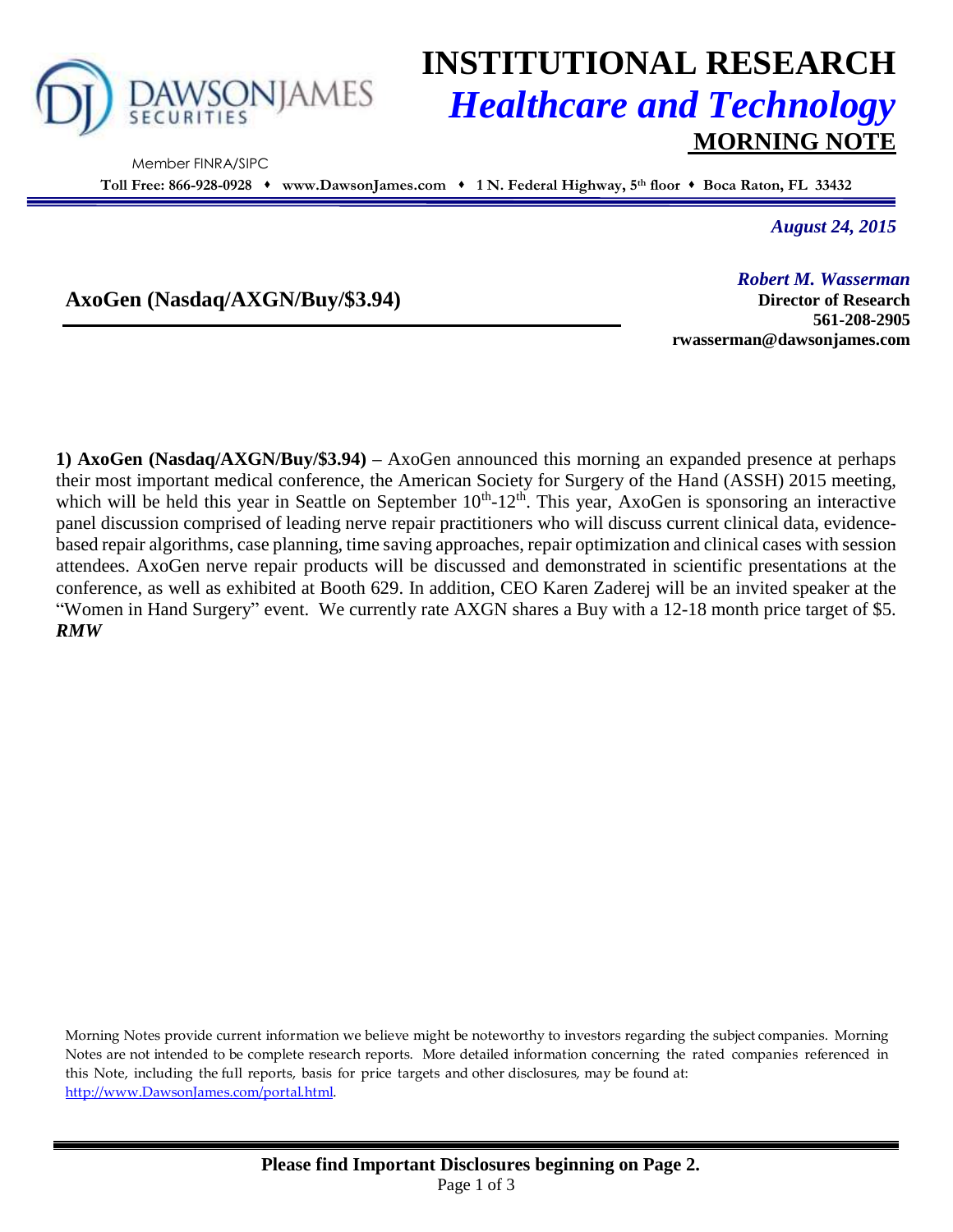

#### **Important Disclosures:**

Dawson James Securities, Inc. (the "Firm") is a member of the Financial Industry Regulatory Authority ("FINRA") and the Securities Investor Protection Corporation ("SIPC").

The Firm does not make a market in the securities of the profiled company. The Firm has not received investment banking compensation from the company (s) profiled in this report (AXGN) but may seek compensation for investment banking services in the future from the profiled company (s). The Firm has not received other compensation from the profiled company(s) in the last 12 months.

Neither the research analyst(s) whose name appears on this report nor any member of his (their) household is an officer, director or advisory board member of these companies. The Firm and/or its directors and employees may own securities of the company(s) in this report and may increase or decrease holdings in the future. As of July 31, 2015, the Firm as a whole did not beneficially own 1% or more of any class of common equity securities of any of the subject company (s) of this report (AXGN). The Firm, its officers, directors, analysts or employees may effect transactions in and have long or short positions in the securities (or options or warrants related to those securities) of the companies subject to this report. The Firm may effect transactions as principal or agent in those securities.

Analysts receive no direct compensation in connection with the Firm's investment banking business. All Firm employees, including the analyst(s) responsible for preparing this report, may be eligible to receive non-product or service specific monetary bonus compensation that is based upon various factors, including total revenues of the Firm and its affiliates as well as a portion of the proceeds from a broad pool of investment vehicles consisting of components of the compensation generated by investment banking activities, including but not limited to shares of stock and/or warrants, which may or may not include the securities referenced in this report.

Although the statements in this report have been obtained from and are based upon recognized statistical services, issuer reports or communications, or other sources that the Firm believes to be reliable, we cannot guarantee their accuracy. All opinions and estimates included in this report constitute the analyst's judgment as of the date of this report and are subject to change without notice.

The securities of the company discussed in this report may be unsuitable for investors depending on their specific investment objectives and financial position. This report is offered for informational purposes only, and does not constitute an offer or solicitation to buy or sell any securities discussed herein in any jurisdiction where such would be prohibited. Additional information is available upon request.

### **Ratings Definitions:**

- 1) **Buy**: the analyst believes the price of the stock will appreciate and produce a total return of at least 20% over the next 12-18 months;
- 2) **Neutra**l: the analyst believes the price of the stock is fairly valued for the next 12-18 months;
- 3) **Sel**l: the analyst believes the price of the stock will decline by at least 20% over the next 12-18 months and should be sold.

The following chart reflects the range of current research report ratings for all companies followed by the analysts of the Firm. The chart also reflects the research report ratings relating to those companies for which the Firm has performed investment banking services.

## **Morning Note 8/24/2015 Page 2 of 3**